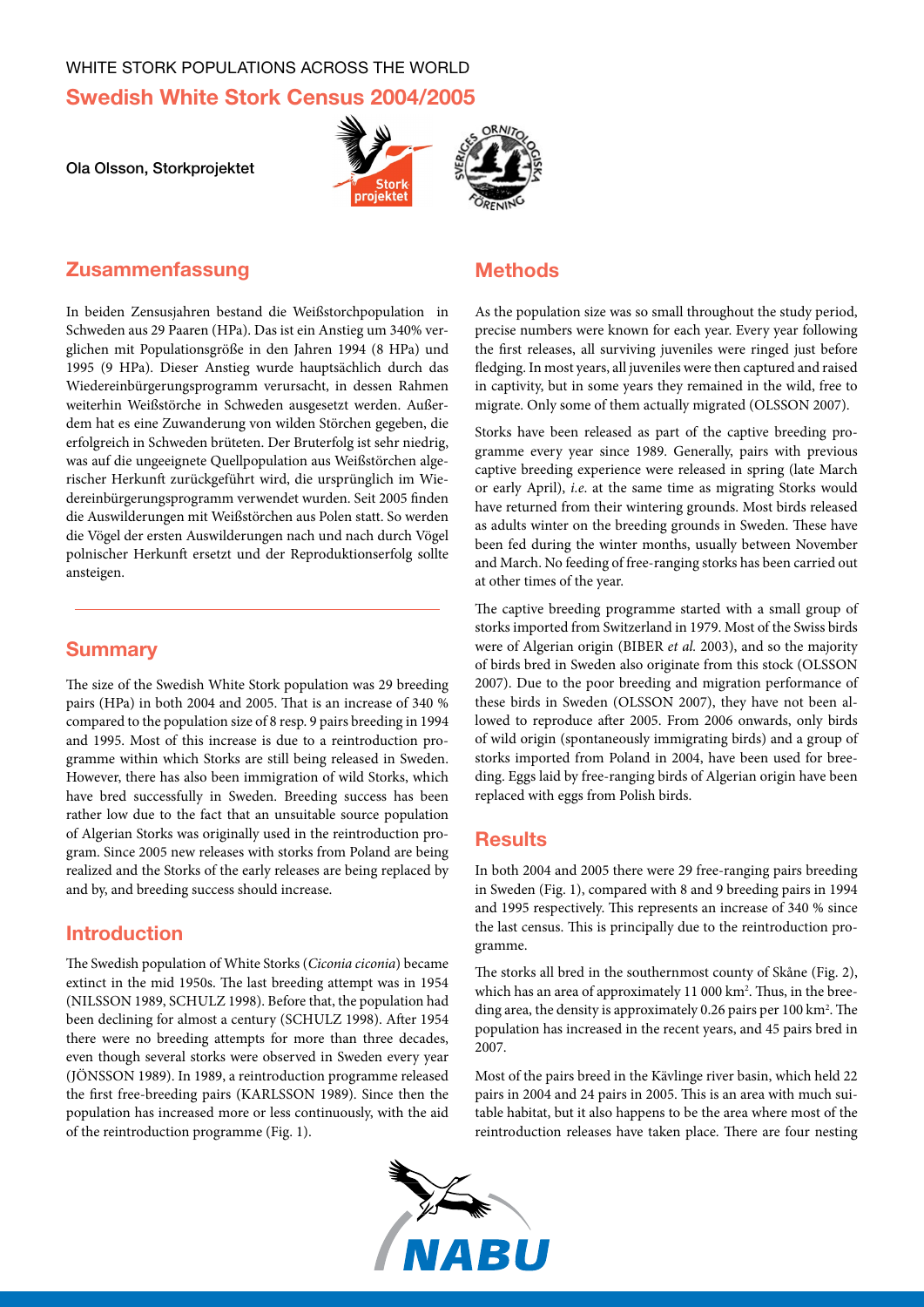locations, each with a small colony of four to six breeding pairs. In 2004, three pairs bred in areas where no releases had taken place (indicated by blue dots on the map). The northernmost of these is at the Skåne zoo, where a pair has established itself spontaneously and nests on top of the zoo's Stork aviary. Hence, this may be of little conservation interest. The other two pairs, however, have established in areas with high availability of good foraging habitat. In both cases the male was unfortunately lost between 2004 and 2005; one of them probably during migration. A number of the remaining pairs breed in locations only a few kilometres from their release sites.

Since the reintroduction program started in 1989, the population has increased by an average of 2.6 pairs per year, or expressed differently, the population growth rate has been *r*=0.21. This contrasts sharply with the decline phase before extinction, when the population lost 0.25 pairs every year, or had a growth rate of *r*=-0.083.

Productivity has been quite low in recent years (1989-2005): only 1.30 young fledged per breeding pair (JZa). Mean fledged brood size (JZm) is 2.01 fledged young per successful pair. This large difference is due the fact that many nests fail completely in years with rainy weather. On average, 65 % of breeding pairs are successful, fledging at least one chick.

In the old population, prior to 1954, productivity (JZa) was 1.69 fledged chicks per breeding pair. It is not possible to be certain about the proportion of successful pairs at that time.

Between 1991 and 2005, a total of 12 wild storks immigrated to and bred in Sweden. In one case, two immigrants arrived more or less simultaneously and bred together, otherwise only single birds have been involved. These single birds have then bred together with project storks, and produced a number of offspring.

#### **Discussion**

The Swedish stork population is currently increasing very strongly, as a consequence of the reintroduction programme. Unfortunately, the project was initiated using unsuitable donor stock. This has caused some problems, as was shown by an analysis of the breeding success and migration propensity of free-ranging storks from 1989-2005 (Olsson 2007). Both breeding success and the tendency to migrate are lower for birds of Algerian origin, compared with the descendants of wild immigrant parents. Thus, poor breeding performance of the population as a whole can be largely explained by the fact that most breeding attempts have been by storks apparently poorly adapted to the conditions in northern Europe. It is therefore likely that the population increase could have been even higher if the project had used more suitable donor stock. Nevertheless, it appears that the breeding performance of birds of wild origin is good enough to maintain a self-sustained population growth (Olsson 2007), at least for the currently rather small population size. At present, it is difficult to estimate the potential size of the Swedish stork population, but one way to try to predict it is by habitat modelling. This is now underway, and preliminary analyses (Olsson 2006) indicate that a population of around 100 breeding pairs may currently be feasible.

The project Storks of Algerian origin will now be replaced with Storks from Poland, wild immigrants, and their descendants. To begin with, Algerian birds that are already breeding freely will remain in the wild. As mentioned above, however, they will not raise their own young, but will instead get eggs from Polish storks. This manipulation worked well in 2006 and 2007.

For the population to increase beyond 100 pairs will probably require the restoration of more habitats. The stork is already an important symbol for wetlands in southern Sweden (CAVALLIN 2000), and it has been used to instigate some major wetland restoration projects. The predictive habitat use model made as part of the reintroduction programme OLSSON & ROGERS (2009) has also been incorporated in the wetland strategy of the County Administration for Skåne (REGNELL 2006). This is because it is assumed that good stork habitat is also suitable habitat for many other wetland organisms.

The goal of the reintroduction programme is to have a breeding population of at least 100 pairs with migrating offspring. Once such a population exists, it should be possible to discontinue releases, and close down the reintroduction project. At the current rate of population increase, and within the current project strategy, this should be possible within 10 years or less. Hence, by the time of the 7<sup>th</sup> International White Stork Census, we hope that Sweden will be able to report a stable and natural population of more than 100 pairs, which does not need any help from man.

### **Acknowledgements**

The Swedish White Stork Reintroduction program is run by the Swedish Society for Nature Conservation in Scania and the Scanian Ornithological Society. Financial support is given by WWF Sweden, *Stiftelsen Oscar och Lili Lamms minne*, *Alvins Fond*, and numerous private sponsors.

#### **References**

- BIBER, O., MORITZI, M. and SPAAR, R. (2003). The white stork *Ciconia ciconia* in Switzerland - population trend, demography and breeding success in the 20th century. - Ornitol. Beob. 100: 17-32.
- CAVALLIN, B. (2000). Reintroduction of the white stork in Sweden (The white stork a great flying ambassador of the wetlands in Scania, Sweden). - In: DORNER, I. (ed.) (2000). Naturschutz mit dem Storch. Pollichia Sonderdruck 6. Pollichia, pp. 17-21.
- JÖNSSON, P. E. (1989). Den vita storken *Ciconia ciconia* i Skåne 1955 1988. Anser 28: 125-132.
- KARLSSON, J. (1989). Storken åter i Skåne. Anser 28: 85-86.
- NILSSON, L. (1989). 500 år i Skåne? Den vita storkens historia i Sverige. Anser 28: 115-124.
- OLSSON, O. (2006). An optimality-based predictive habitat use model for reintroduced White Storks. - Journal of Ornithology 147: 99-100.
- OLSSON, O. (2007). Genetic origin and success of reintroduced white storks. Conserv Biol 21: 1196-1206.
- OLSSON, O. and ROGERS, D. J. (2009). Predicting the distribution of a suitable habitat for the white stork in Southern Sweden: identifying priority areas for reintroduction and habitat restoration. Animal Conservation 12, Vol. 1: 62 - 70.
- REGNELL, G. (2006). Våtmarksstrategi för Skåne: Fler, större, grönare och mångsidigare. Remissupplaga. 1-27. Länsstyrelsen i Skåne Län.
- SCHULZ, H. (1998). *Ciconia ciconia* White stork. BWP Update 2: 69-105.

#### **Author's address:**

Ola Olsson, Dept. of Animal Ecology, Lund University, SE\_223 62 Lund, Sweden,

E-Mail:Ola.Olsson@biol.lu.se